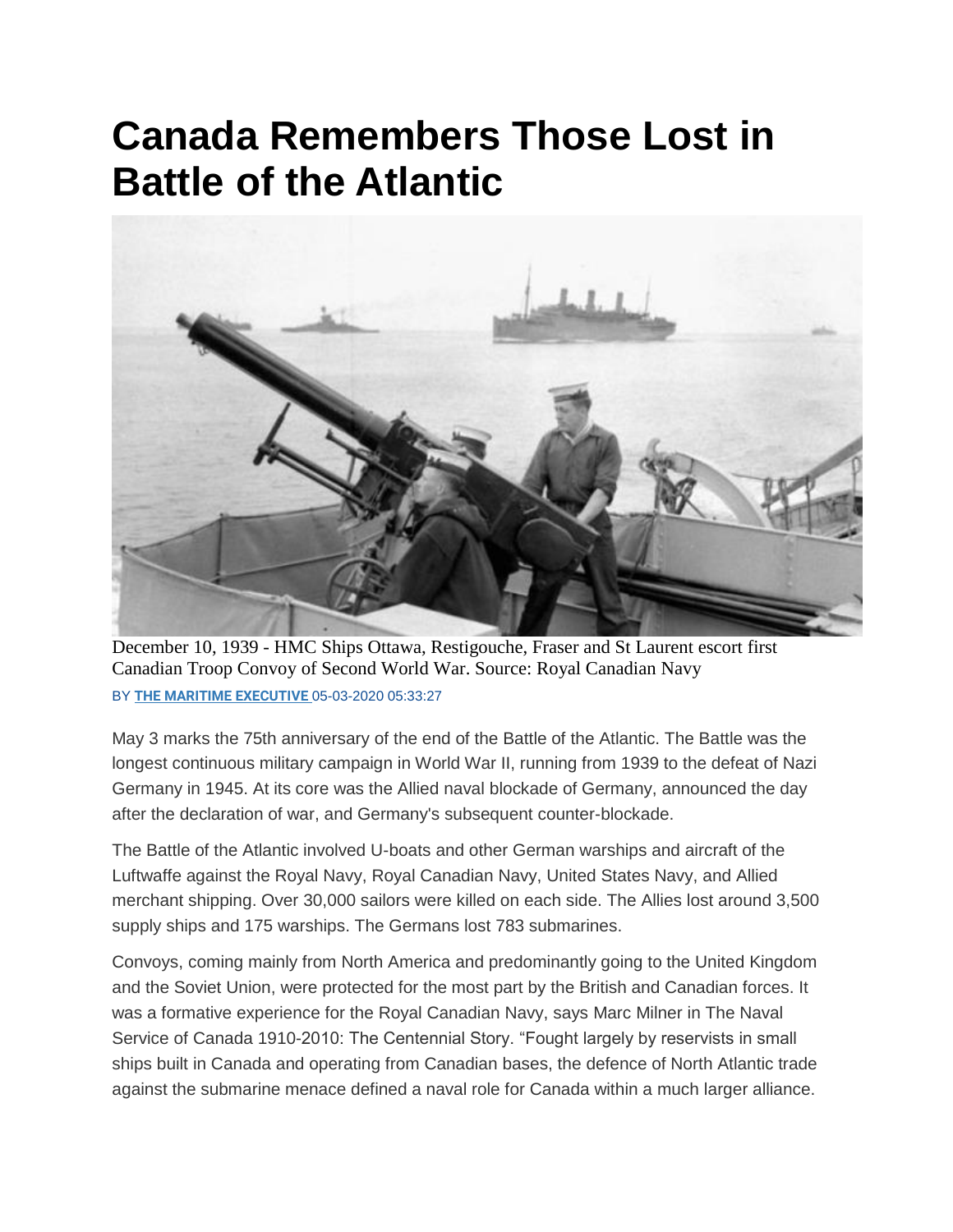After 1945, the RCN became the best anti-submarine warfare (A/S or ASW as it is now known) navy in the world as part of the North Atlantic Treaty Organization (NATO). But it was not an easy or direct path."

Milner continues: "The RCN destroyed 33 enemy submarines during the war: three Italian and the rest German. It was, in the end, a very small proportion of the 1,000 U-boats sunk by the Allies between 1939 and 1945, and a very modest portion of the 500 of these claimed by naval vessels. But the real measure of the RCN's war against the U-boats lay in the shipping safely escorted. Indeed, a huge proportion of the 25,000 ships brought safely across the Atlantic during the war moved under Canadian escort."

"On Battle of the Atlantic Sunday our 75th anniversary year of victory in the Atlantic, we recognize the service of our veterans, their families, and the sacrifice of the many shipmates who never returned home," said the Royal Canadian Navy in a tweet.



**[Royal Canadian Navy](https://twitter.com/RoyalCanNavy) ✔ [@RoyalCanNavy](https://twitter.com/RoyalCanNavy)** 

Our bell tolls today for the 24 Canadian warships lost during the Battle of the Atlantic, for the brave men that fought for our country, that never came back home, we will remember them. [#BOA75](https://twitter.com/hashtag/BOA75?src=hash) [#CanadaRemembers](https://twitter.com/hashtag/CanadaRemembers?src=hash) [#RCNRemembers](https://twitter.com/hashtag/RCNRemembers?src=hash)



[665](https://twitter.com/intent/like?tweet_id=1256966746172387333) 10:20 AM - [May 3, 2020](https://twitter.com/RoyalCanNavy/status/1256966746172387333) [Twitter Ads info and privacy](https://support.twitter.com/articles/20175256)

221 [people](https://twitter.com/RoyalCanNavy/status/1256966746172387333) are talking about this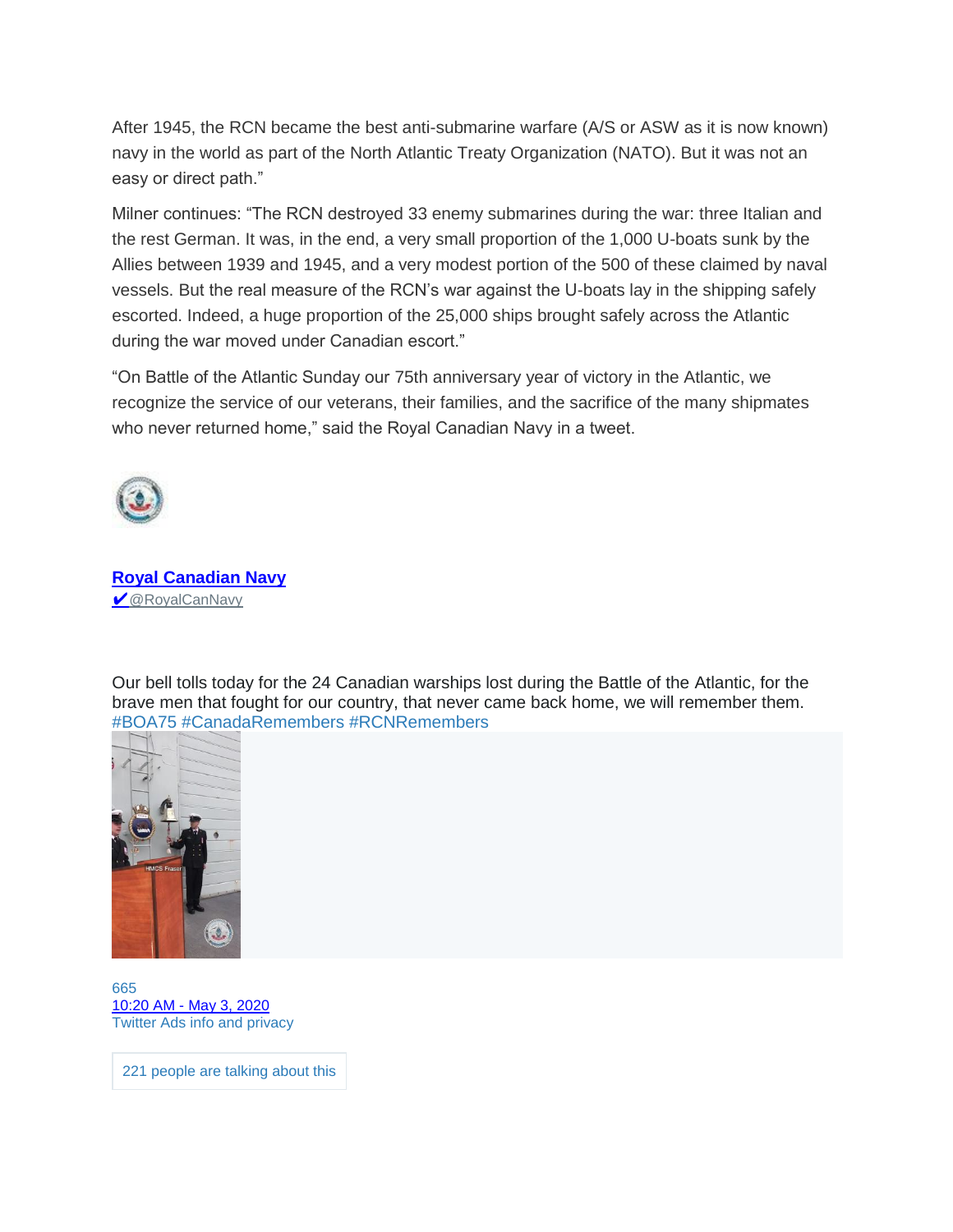

On Battle of the Atlantic Sunday our 75th anniversary year of victory in the Atlantic, we recognize the service of our veterans, their families, & the sacrifice of the many shipmates who never returned home[.#BOA75](https://twitter.com/hashtag/BOA75?src=hash) [#CanadaRemembers](https://twitter.com/hashtag/CanadaRemembers?src=hash) [#RCNRemembers](https://twitter.com/hashtag/RCNRemembers?src=hash)



[678](https://twitter.com/intent/like?tweet_id=1256916414746804224) 7:00 AM - [May 3, 2020](https://twitter.com/RoyalCanNavy/status/1256916414746804224) [Twitter Ads info and privacy](https://support.twitter.com/articles/20175256)

316 [people](https://twitter.com/RoyalCanNavy/status/1256916414746804224) are talking about this



**[Royal Canadian Navy](https://twitter.com/RoyalCanNavy)** ✔ [@RoyalCanNavy](https://twitter.com/RoyalCanNavy)

War is Hell, there is no doubt, until you see it.

Remember our heroes, remember their names and their stories [#BOA75](https://twitter.com/hashtag/BOA75?src=hash) [#CanadaRemembers](https://twitter.com/hashtag/CanadaRemembers?src=hash)